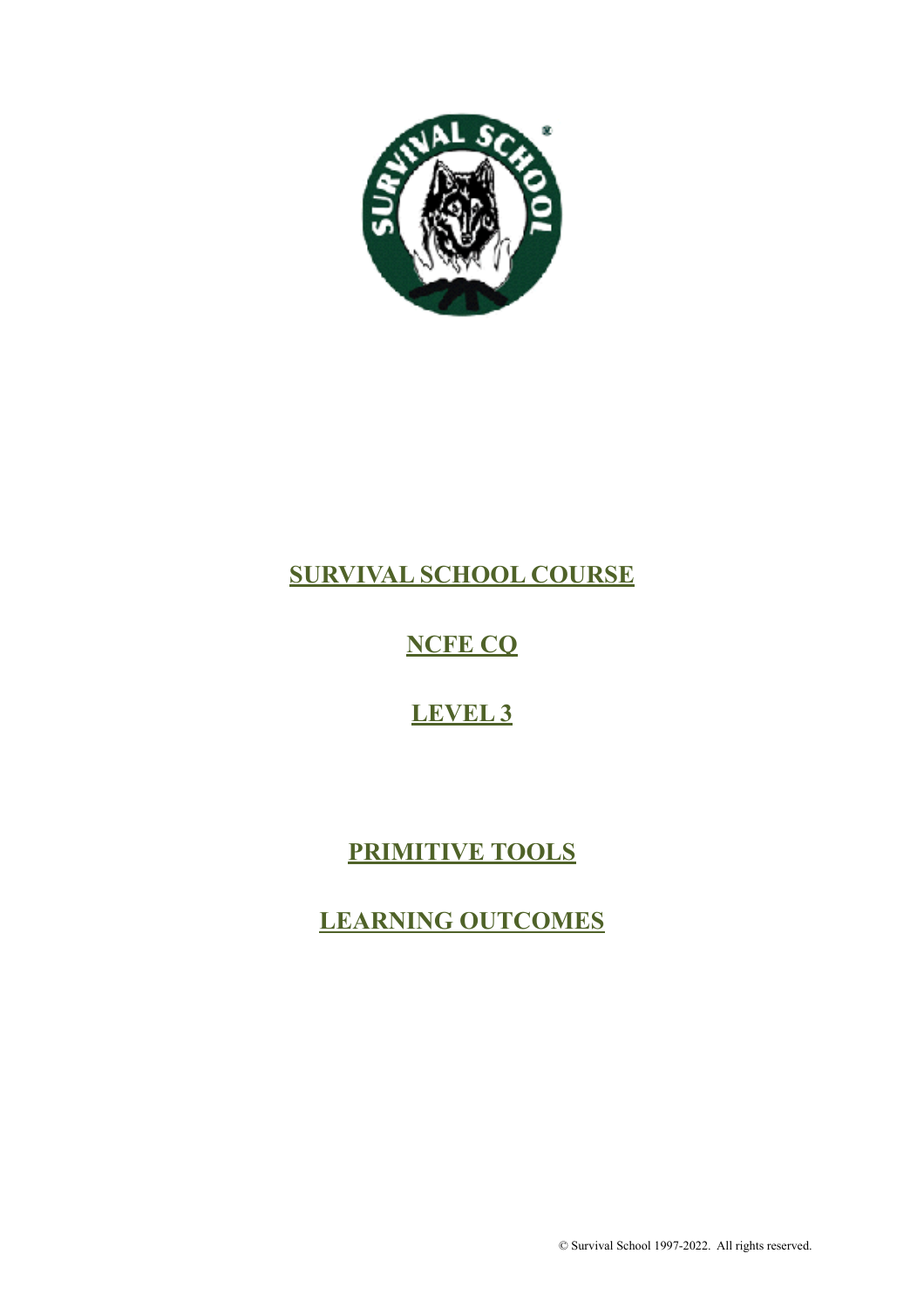# **Learning Outcomes:**

# **The learner will:**

Understand the history of bone and antler tools, the terminology and the ethical sourcing of bone and antler.

# **The learner will:**

#### 1.1

- a. Evaluate and discuss how bones and antler were used as parts of primitive bundles and tools
- b. Establish a terminology linked with bone and antler tools
- c. Discuss the safe and ethical sourcing and disposal of bone linked with potential Health and Safety issues.
- d. Discuss PPE suitable for use with the preparation of primitive tools made from bone and antler

### **The learner can:**

1.2

- a. Describe how and why bones were used as part of the primitive tool kit.
- b. Explain the ethnographical material culture of bone and antler tools.
- c. Explain the terminology of bone and antler tool production.
- d. Demonstrate a good working knowledge of any risks associated with tools made from bone or antler.

### **Range (explanation)**

The unit concentrates on the acquisition, sourcing and processing of bones and antler to form tools that were carried as 'bundles' by early ancestors. Whilst the unit mainly discusses what happened in primitive technology, it also recognises the importance of safe working. This is an opportunity for learners to determine what they want to make later in the course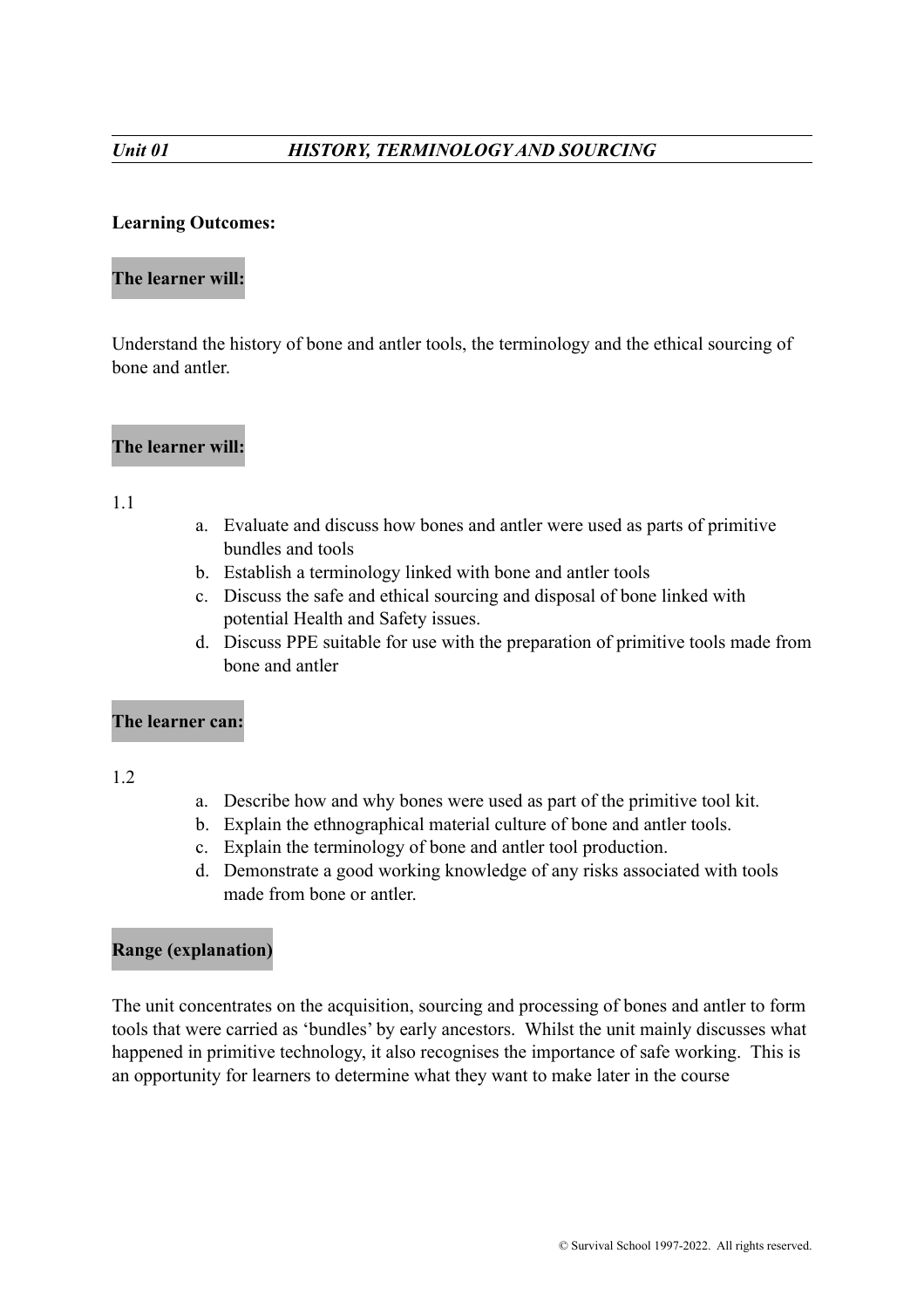# Internal Assessment Guidance – Unit 01:

# **Learning Outcome:**

| <b>Number</b>    | <b>Type of evidence</b> | <b>Additional information</b> (if applicable) |
|------------------|-------------------------|-----------------------------------------------|
| 1.2a             | $Q/A$ and $D$           |                                               |
| 1.2 <sub>b</sub> | $Q/A$ and $D$           |                                               |
| 1.2c             | $Q/A$ and $D$           |                                               |
| 1.2d             | $Q/A$ and $D$           |                                               |

Q/A Question and Answer, PD Practical Demonstration, D Discussion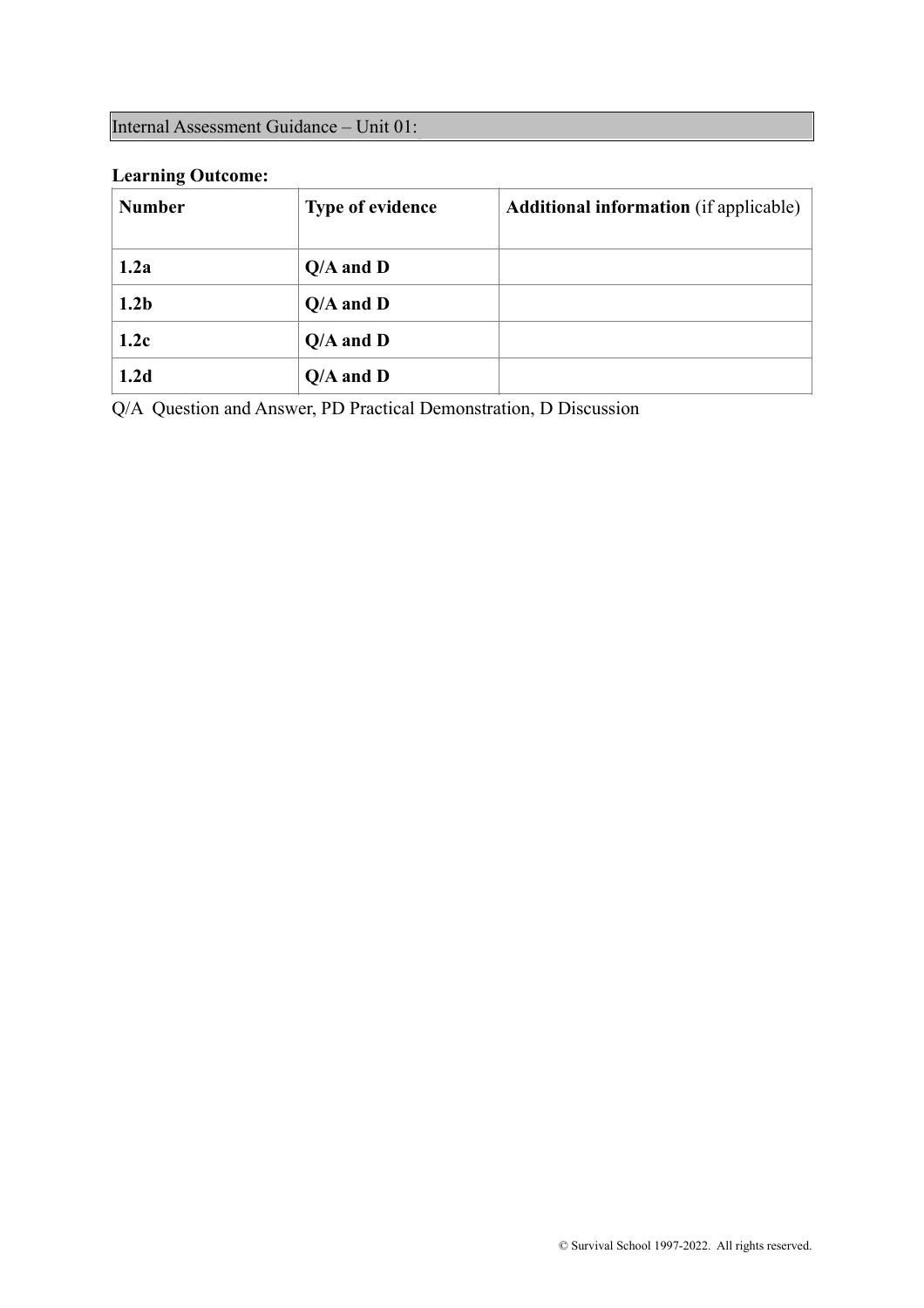# *Unit 02 ANATOMICAL REQUIREMENTS FOR BONE AND ANTLER TOOLS*

#### **Learning Outcomes:**

#### **The learner will:**

Be able to examine a selection of bones and antler from a variety of animals to establish the correct choice for each tool made.

#### **The learner will:**

### 2.1

- a. Identify a range of tools within a primitive bundle.
- b. Analyse the properties required for each tool.
- c. Discuss the most suitable material for each tool.
- d. Assess the affordance of the material.

#### **The learner can:**

#### 2.2

- a. Identify a range of tools that can be created from a selection of bones or antlers
- b. Discuss their uses of the tools identified
- c. Analyse the properties required for a tool and the respective job with regard to durability, size and sharpness.
- d. Describe the use of those tools, how they were used historically and how they could be used contemporarily.
- e. Explain why some bones are suitable and other not in a primitive setting

# **Range (explanation)**

This unit is designed to encourage learners to consider the properties of bones and antler and how they can best be used. It is important for learners to recognise that not bones are frequently available. Prioritising complete use of the bones available is a significant part of the unit.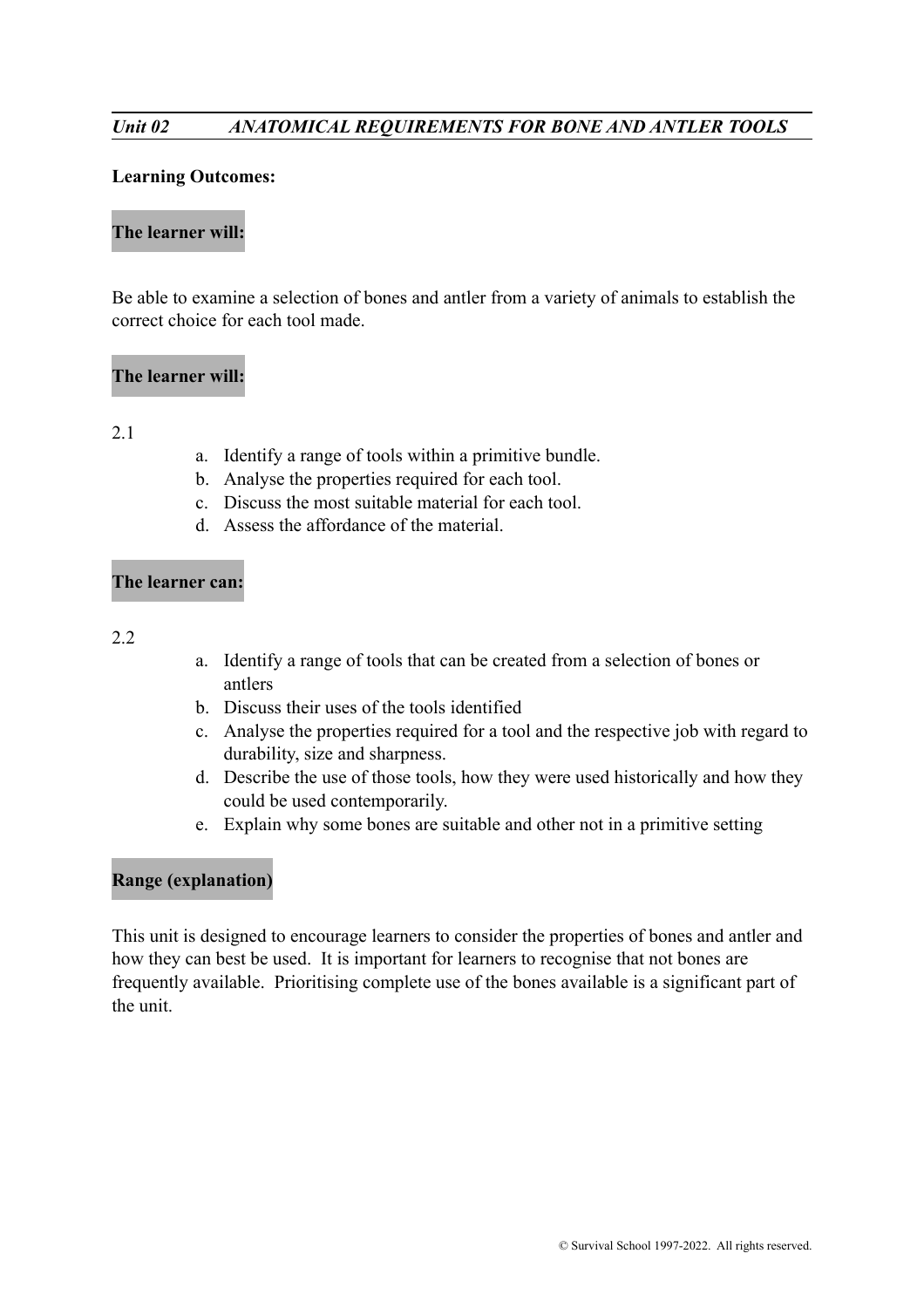| Internal Assessment Guidance – Unit 02: |                         |                                               |
|-----------------------------------------|-------------------------|-----------------------------------------------|
| <b>Learning Outcome:</b>                |                         |                                               |
| <b>Number</b>                           | <b>Type of evidence</b> | <b>Additional information</b> (if applicable) |
| 2.2a                                    | $Q/A$ and $D$           |                                               |
| 2.2 <sub>b</sub>                        | $Q/A$ and $D$           |                                               |
| 2.2c                                    | $Q/A$ and $D$           |                                               |
| 2.2d                                    | $Q/A$ and $D$           |                                               |

Q/A Question and Answer, PD Practical Demonstration, D Discussion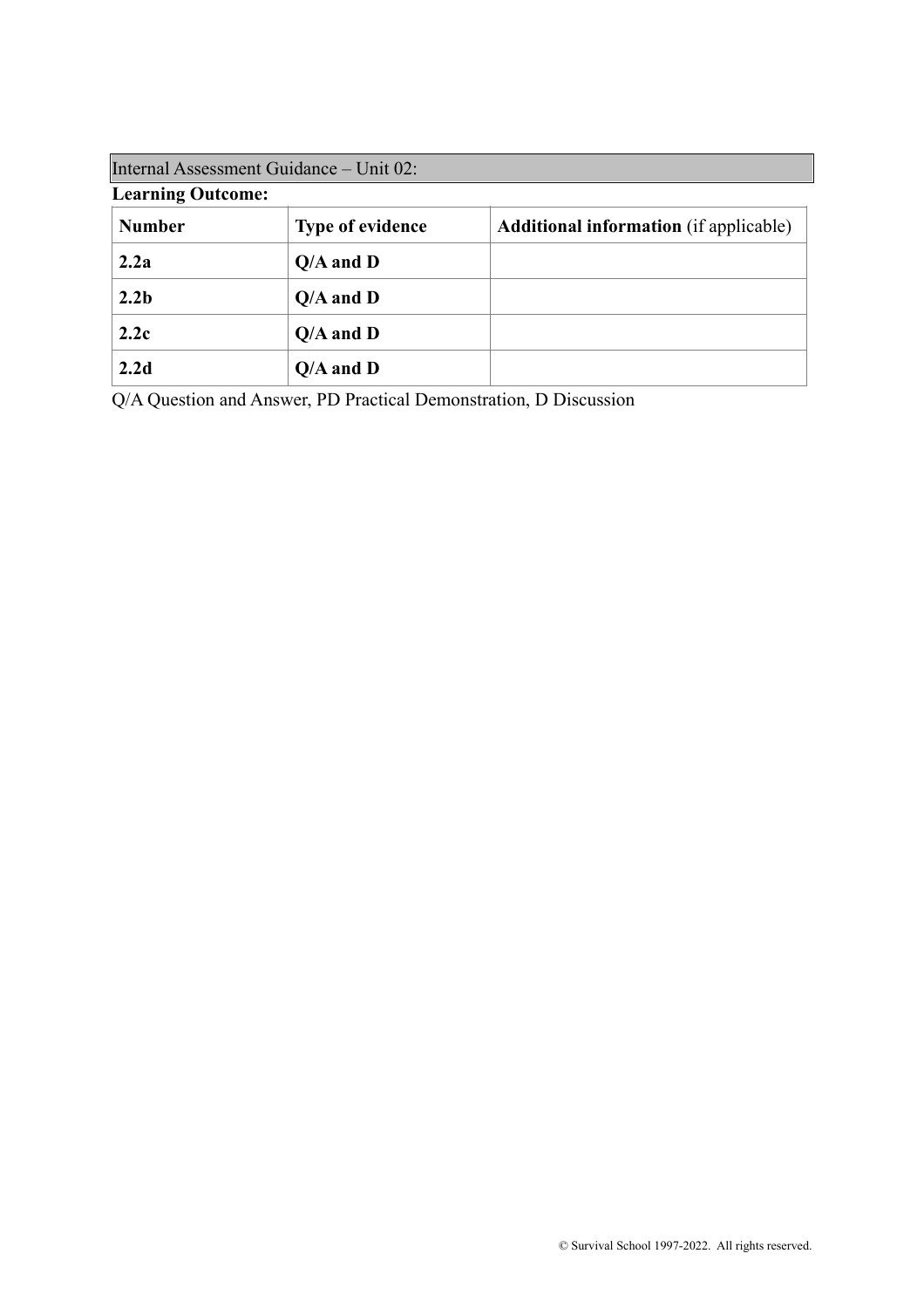# *Unit 03 DEMONSTRATION AND MANUFACTURE OF PRIMITIVE TOOLS*

#### **Learning Outcomes:**

#### **The learner will:**

Be able to examine a range of bone and antler tools, discuss their production and then replicate them putting them into historical contexts.

### **The learner will:**

#### 3.1

- a. Examine the technical and mechanical production processes of a range of bone and antler tools.
- b. Replicate a series of tools using available materials.
- c. Discuss affordance of the tools' production against other uses for the materials.

### **The learner can:**

#### 3.2

- a. Discuss the production of a range of primitive tools including correct selection of materials.
- b. Produce a series of tools using suitable materials.
- c. Explain the worth of a tool to the holder.

### **Range (explanation)**

This unit encourages the learner replicate and produce a range of bone and antler tools held in primitive bundles but using contemporary and traditional tools. Methods demonstrated and explained will cover materials mammal and fowl. Cutting tools safety will be revised and if necessary taught.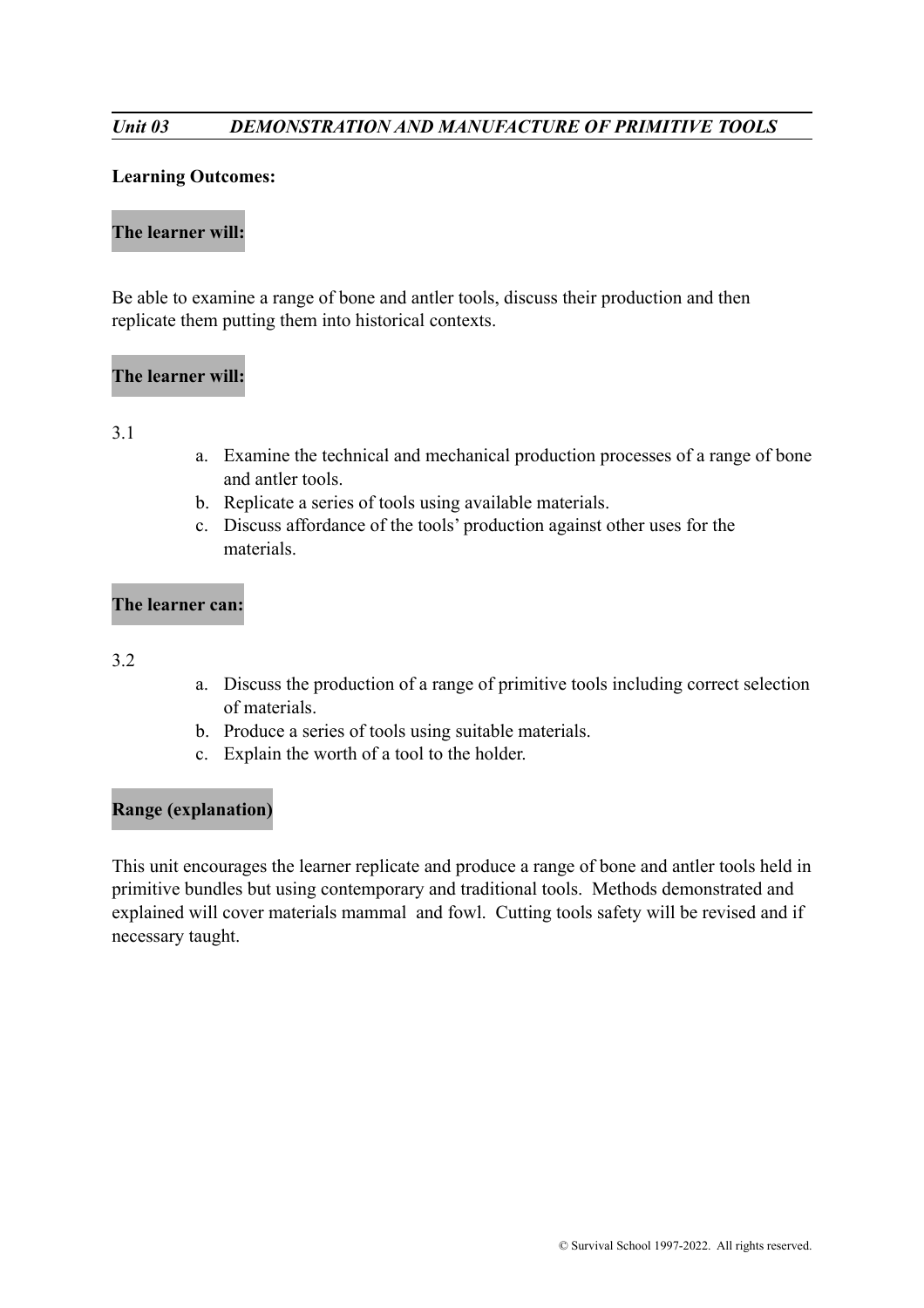# Internal Assessment Guidance – Unit 03:

# **Learning Outcome:**

| <b>Number</b> | <b>Type of evidence</b>                             | <b>Additional information</b> (if applicable) |
|---------------|-----------------------------------------------------|-----------------------------------------------|
| 3.2.a         | $Q/A$ and $D$                                       |                                               |
| 3.2.b         | $Q/A$ , D and $P/D$                                 |                                               |
| 3.2.c         | $Q/A$ and $D$                                       |                                               |
|               | Q/A Question and Answer, PD Practical Demonstration |                                               |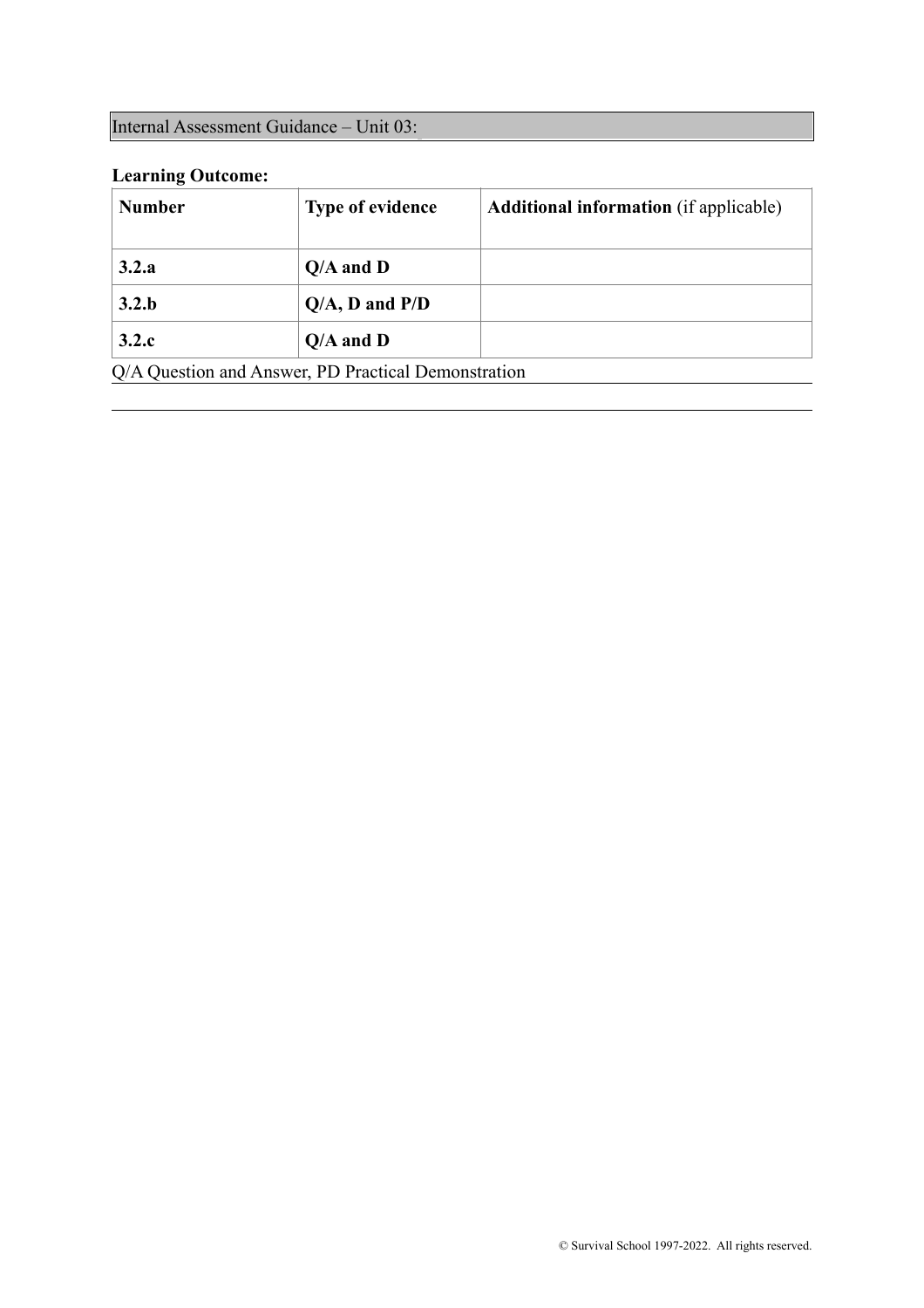### **Learning Outcomes:**

# **The learner will:**

Be able to develop the skills to set antler and bone items in wooden handles to create compound tools.

# **The learner will:**

# 4.1

- a. Explore the materials used to fix antler and bone to wooden handles.
- b. Examine the strength of fixings.
- c. Discuss which woods are most suited to compound tools.

# **The learner can:**

### 4.2

- a. Explain and discuss the creation of compound tools.
- b. Select the correct binding for a tool's use.
- c. Discuss how to best affect a compound tool.

# **Range (explanation)**

This unit will guide the learner through how to produce a set of compound tools using the ideal selection of bindings, fixings and handles. This is limited to what is available at the time of year and in the woodland location. All tools created will be photographed for evidence of successful completion of the unit but are the producer's to take home.

|  |  | Internal Assessment Guidance - Unit 04: |  |  |
|--|--|-----------------------------------------|--|--|
|--|--|-----------------------------------------|--|--|

#### **Learning Outcome:**

| <b>Number</b>    | <b>Type of evidence</b> | <b>Additional information</b> (if applicable) |
|------------------|-------------------------|-----------------------------------------------|
| 4.2a             | $Q/A$ and $D$           |                                               |
| 4.2 <sub>b</sub> | $Q/A$ and PD            |                                               |
| 4.2c             | $Q/A$ and $D$           |                                               |

Q/A Question and Answer, PD Practical Demonstration